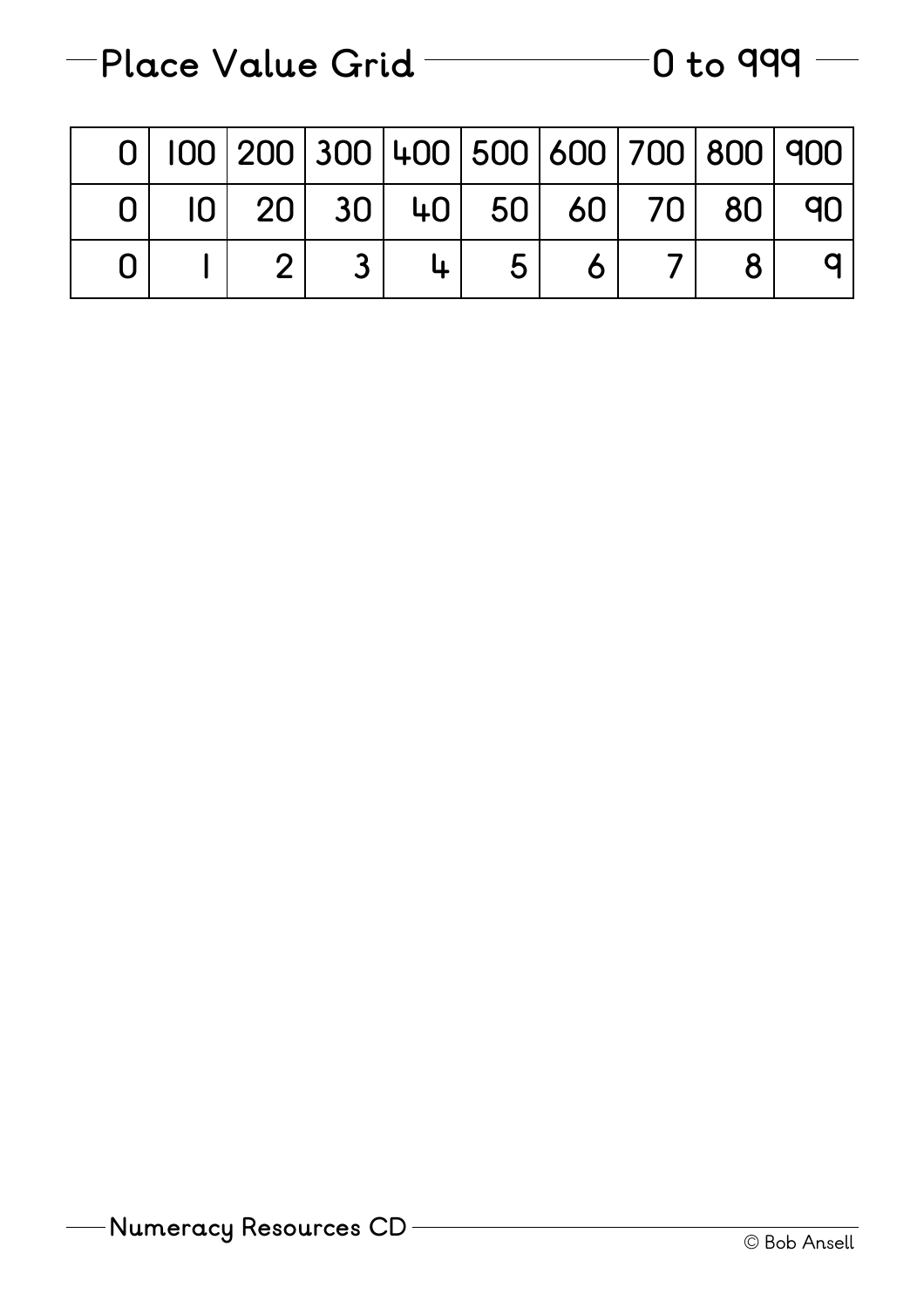## **Place Value Grid 0 to 9999**

|   | 0   1000   2000   3000   4000   5000   6000   7000   8000   9000 |       |    |                |          |    |    |
|---|------------------------------------------------------------------|-------|----|----------------|----------|----|----|
|   | $ 00 $ 200 300 400 500 600 700 800 900                           |       |    |                |          |    |    |
| 0 |                                                                  | 20 30 | 40 |                | 50 60 70 | 80 | 90 |
|   |                                                                  |       |    | 5 <sup>1</sup> |          |    |    |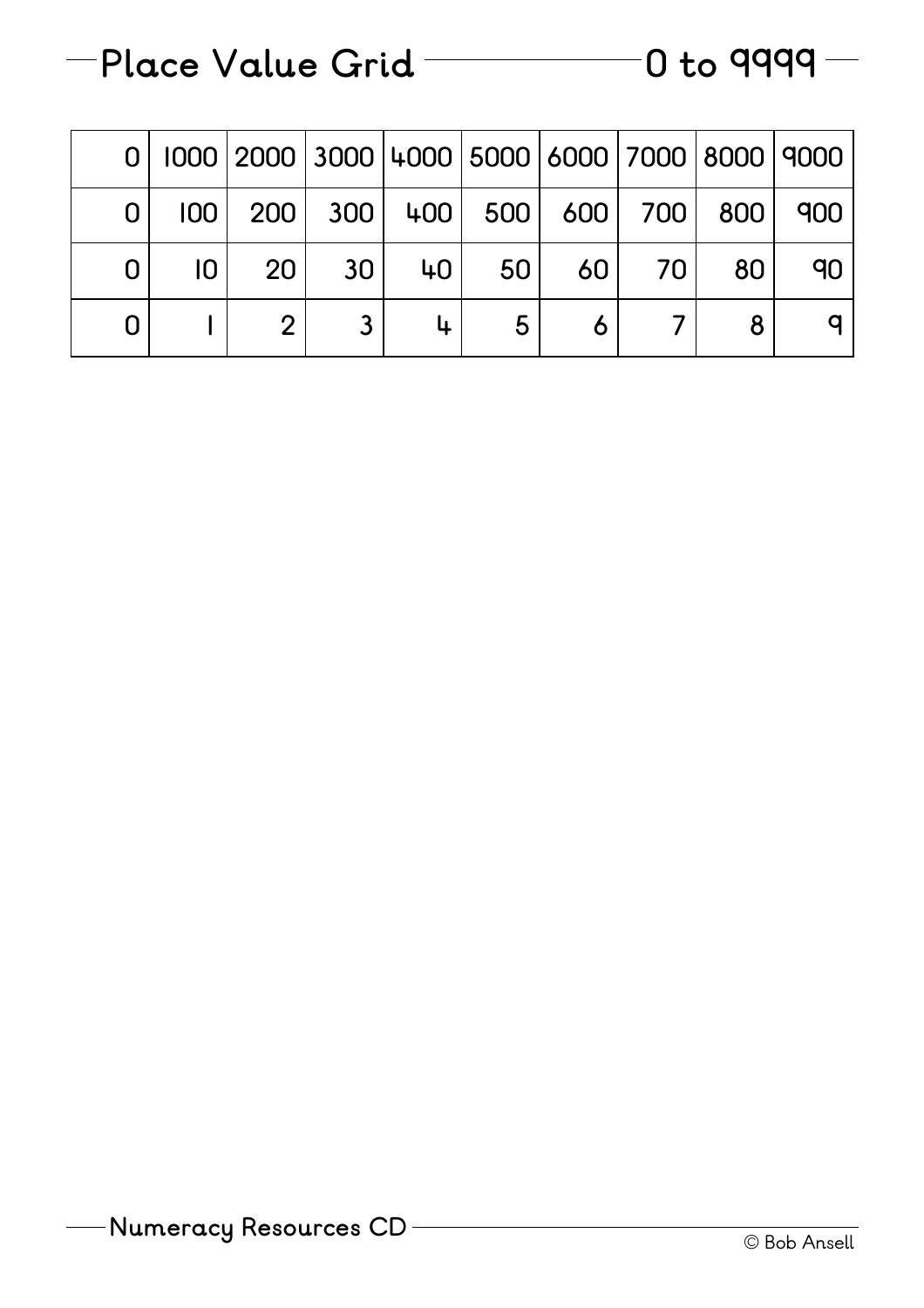|  |  |  |  | $0 100 200 300 400 500 600 700 800 900 $ |      |
|--|--|--|--|------------------------------------------|------|
|  |  |  |  | $ 0 $ 20 30 40 50 60 70 80               | ∣ q∪ |
|  |  |  |  |                                          |      |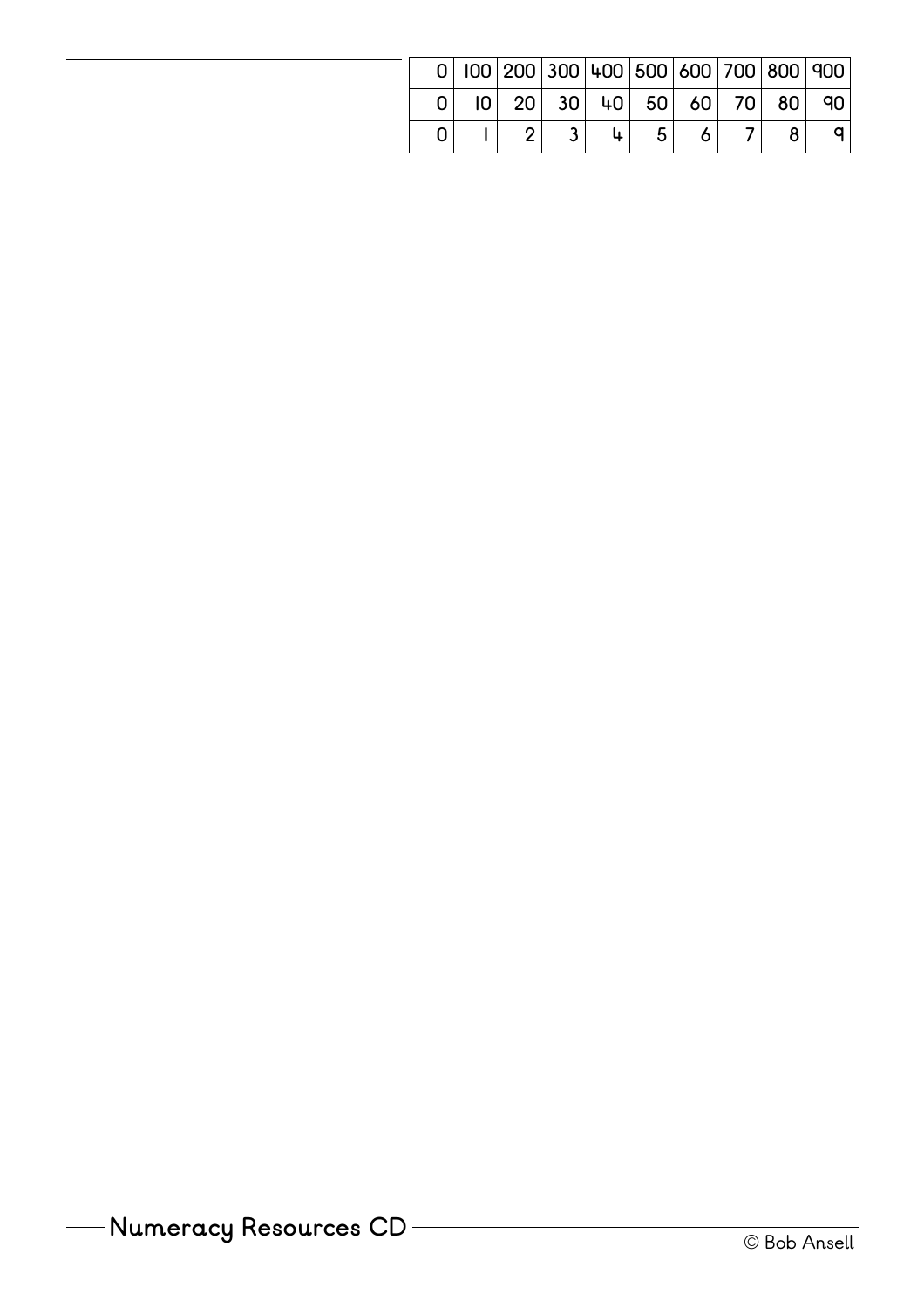|      |    |                 |                 |                 |       |    |    | 1000   2000   3000   4000   5000   6000   7000   8000   9000 |
|------|----|-----------------|-----------------|-----------------|-------|----|----|--------------------------------------------------------------|
| 1001 |    |                 |                 |                 |       |    |    | 200 300 400 500 600 700 800 900                              |
| 10.  | 20 | 30 <sup>1</sup> | 40 <sub>1</sub> | 50 <sub>1</sub> | -60 l | 70 | 80 | ٩O                                                           |
|      |    |                 |                 | 5               |       |    |    |                                                              |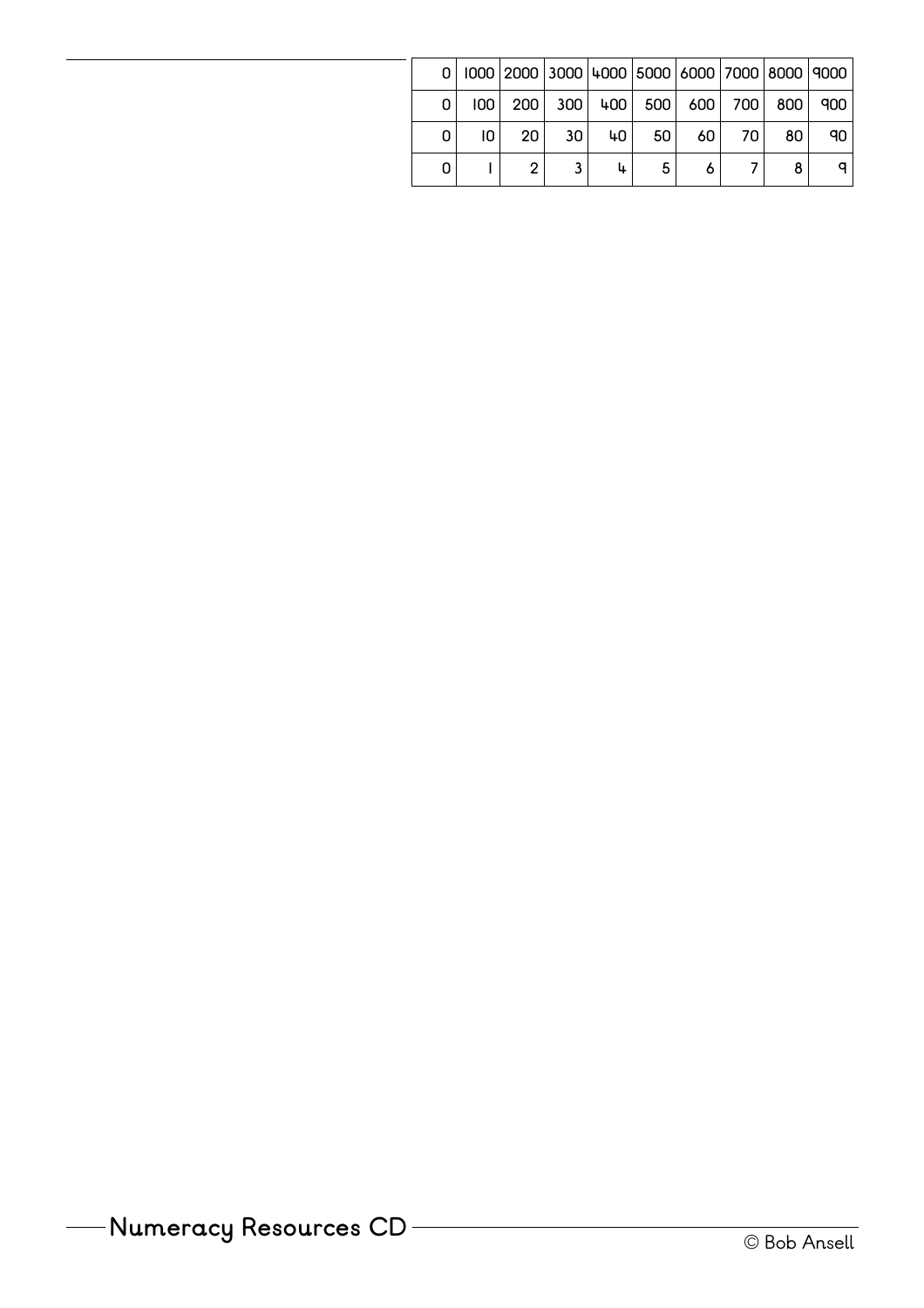|  | $0$   100   200   300   400   500   600   700   800   900 |  |  |  |    |
|--|-----------------------------------------------------------|--|--|--|----|
|  | $ 0 $ 20 30 40 50 60 70 80                                |  |  |  | 90 |
|  |                                                           |  |  |  |    |

|  | 100 200 300 400 500 600 700 800 900 |  |  |  |    |
|--|-------------------------------------|--|--|--|----|
|  | $ 0 $ 20 30 40 50 60 70 80          |  |  |  | ۹N |
|  |                                     |  |  |  |    |

|  |  |  | 0 100 200 300 400 500 600 700 800 900 |  |    |
|--|--|--|---------------------------------------|--|----|
|  |  |  | $ 0 $ 20 30 40 50 60 70 80            |  | 90 |
|  |  |  |                                       |  |    |

|  | $0$   100   200   300   400   500   600   700   800   900 |  |  |                   |    |
|--|-----------------------------------------------------------|--|--|-------------------|----|
|  | $ 0 $ 20                                                  |  |  | 30 40 50 60 70 80 | 90 |
|  |                                                           |  |  |                   |    |

|  | 0   100   200   300   400   500   600   700   800   900 |  |  |  |  |
|--|---------------------------------------------------------|--|--|--|--|
|  | $ 0 $ 20 30 40 50 60 70 80 90                           |  |  |  |  |
|  |                                                         |  |  |  |  |

|  | $0$   100   200   300   400   500   600   700   800   900 |  |  |  |  |
|--|-----------------------------------------------------------|--|--|--|--|
|  | $ 0 $ 20 30 40 50 60 70 80 90                             |  |  |  |  |
|  |                                                           |  |  |  |  |

|  | $0$   100   200   300   400   500   600   700   800   900 |  |  |  |  |
|--|-----------------------------------------------------------|--|--|--|--|
|  | $ 0 $ 20 30 40 50 60 70 80                                |  |  |  |  |
|  |                                                           |  |  |  |  |

|  |  |   |   |  | $0 100 200 300 400 500 600 700 800 900 $ |
|--|--|---|---|--|------------------------------------------|
|  |  |   |   |  | $ 0 $ 20 30 40 50 60 70 80 90            |
|  |  | 5 | 6 |  |                                          |